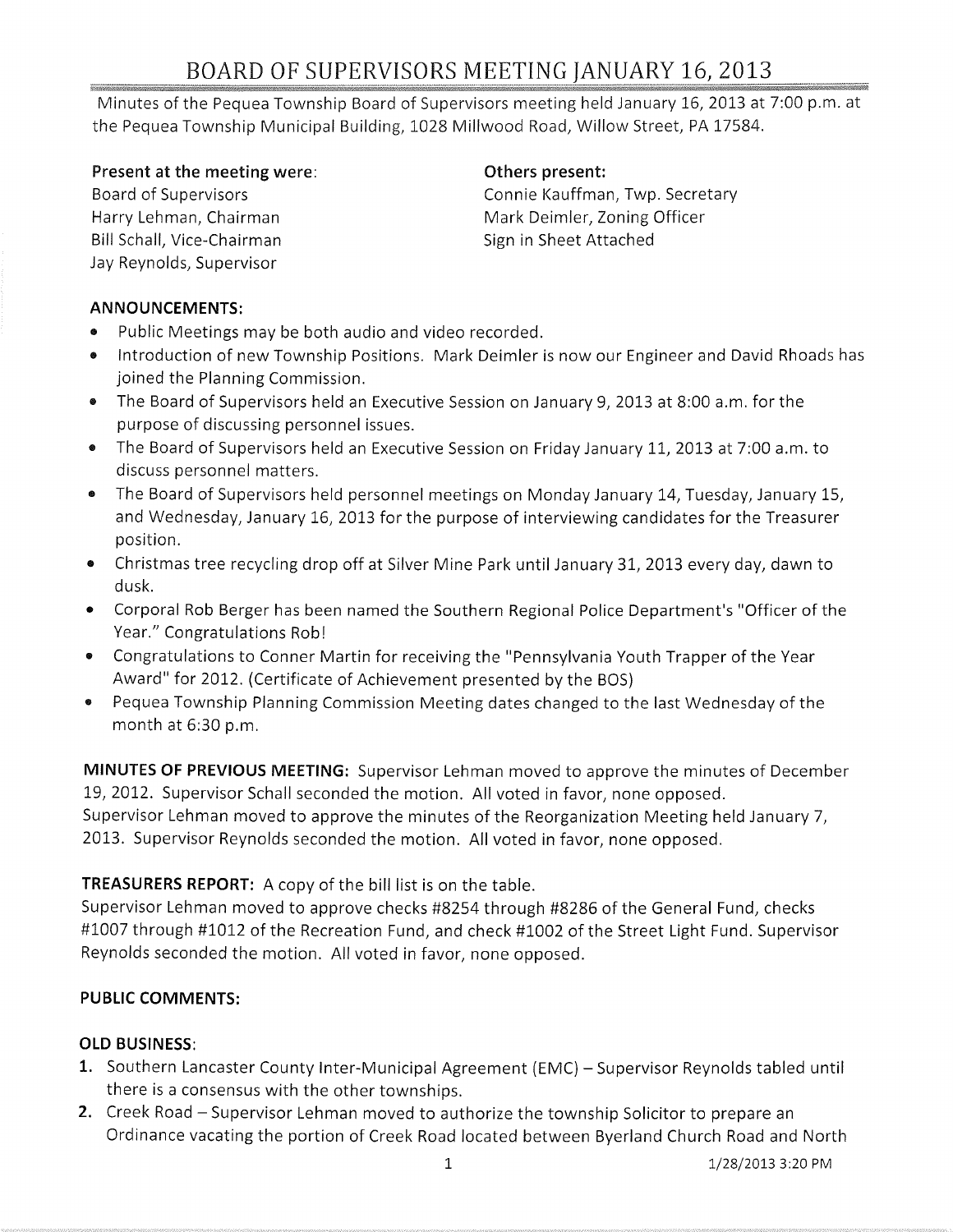Mount Hope School Road and to forward the proposed Ordinance to the Pequea Township Planning Commission and the Lancaster County Planning Commission for their recommendations and to authorize the township Engineer to prepare a legal description and plan for the portion of Creek Road to be vacated. Supervisor Reynolds seconded the motion. All voted in favor, none opposed.

#### **NEW BUSINESS:**

- 1. Appoint Alternate Engineer Supervisor Lehman moved to appoint Rettew Engineering as Pequea Township Alternate Engineers to be used at the discretion of the Township Engineer and, if necessary to be used in the event the Township Engineer is unavailable. Supervisor Schall seconded the motion. All voted in favor, none opposed.
- 2. Appoint Part-Time Temporary Road Worker Supervisor Lehman moved to hire Robert D. Johnson, III as part-time road worker effective January 11, 2013 at the rate of \$16.00 per hour. Supervisor Schall seconded the motion. All voted in favor, none opposed.
- **3.** Set 2013 Wages (Chmiel, Kauffman, Shaubach, Smoker) Supervisor Lehman moved to set 2013 wages for Connie M. Kauffman at \$17.50 per hour. Supervisor Reynolds seconded the motion. All voted in favor, none opposed.

Supervisor Lehman moved to set 2013 wages for Philip Chmiel at \$14.31 per hour. Supervisor Schall seconded the motion. All voted in favor, none opposed.

Supervisor Lehman moved to set 2013 wages for Reuben Shaubach at \$18.00 per hour and to review his hourly wage in six months. Supervisor Schall seconded the motion. All voted in favor, none opposed.

Supervisor Lehman moved to set 2013 wages for Larry Smoker at \$13.78 per hour. Supervisor Reynolds seconded the motion. All voted in favor, none opposed.

(The intention of the motions to set 2013 wages was to be effective immediately which would begin January 17, 2013.)

- **4.** Appoint Acting Roadmaster Supervisor Lehman moved to appoint Reuben Shaubach as Acting Roadmaster at a temporary wage of \$20.00 per hour effective January 11, 2013. Supervisor Schall seconded the motion. All voted in favor, none opposed.
- 5. Willow Street Enterprises, LLC project Supervisor Lehman explained that West Lampeter Township requested notification from the Pequea Township Board of Supervisors that there is no opposition to the parking and access revisions to the property of Willow Street Enterprises. The Township Engineer and Planning Commission of Pequea Township have reviewed this project and have recommended deferring all planning to West Lampeter Township. Supervisor Lehman moved to have the secretary prepare a letter stating the same and forwarding to West Lampeter Township Board of Supervisors. Supervisor Reynolds seconded the motion. All voted in favor, none opposed.
- **6.** Nuisance Ordinance Enforcement Supervisor Lehman moved to have Township personnel be authorized to remove the trash from 2180 Millersville Road and the Township Solicitor be authorized to file a municipal lien against the property owned by William and Kim Lueke. The lien shall include all attorney costs, enforcement costs, disposal fees, mileage, and the hourly wages of the Township personnel removing said trash. Supervisor Schall seconded the motion. After a brief discussion with the Zoning Officer, all voted in favor, none opposed.

#### **ADDENDUM**

1. Public Gathering Ordinance – Supervisor Lehman moved to instruct the Township Solicitor to do a review on our Public Gathering Ordinance. Supervsor Schall seconded the motion. After a brief discussion, all voted in favor, none opposed.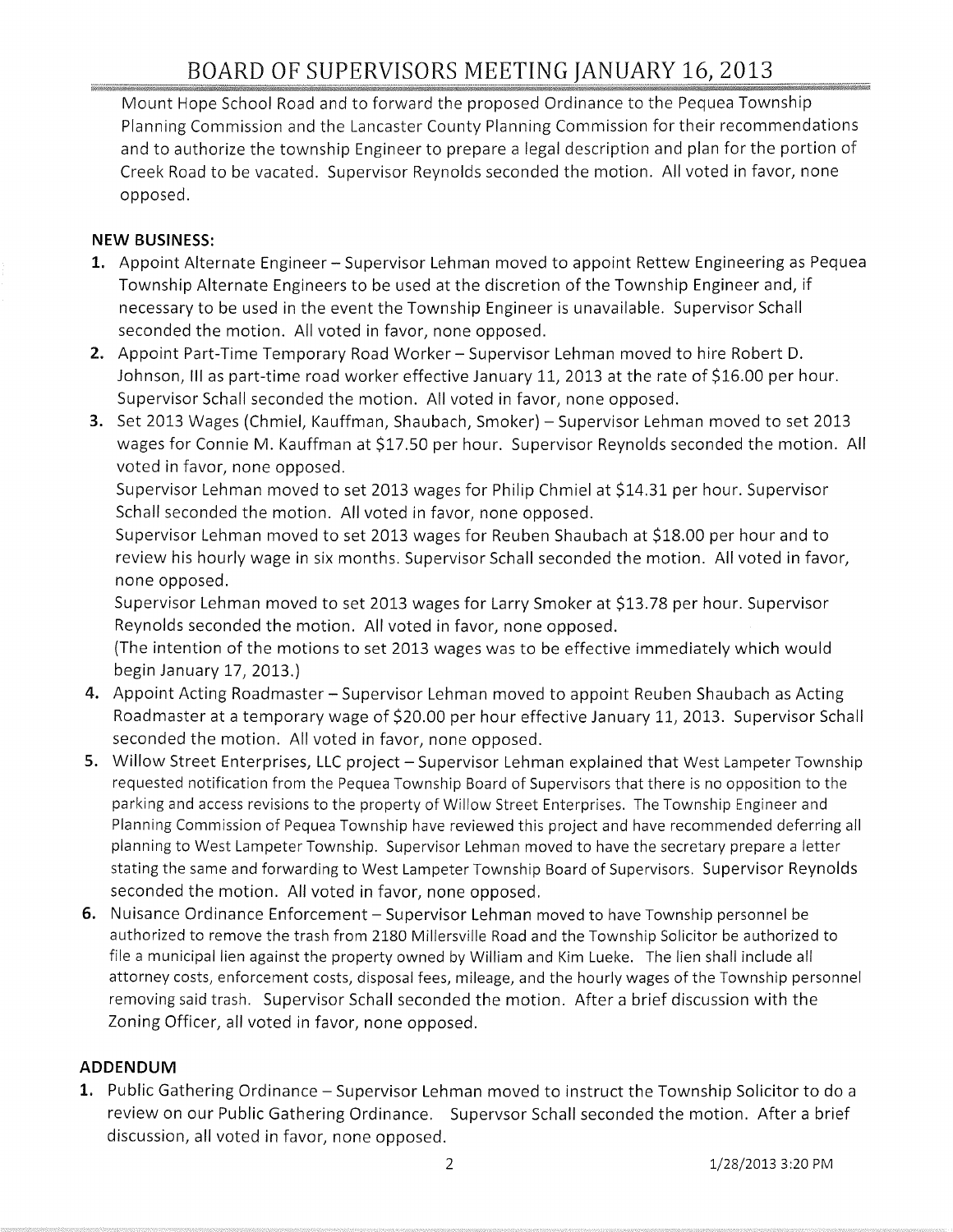# BOARD OF SUPERVISORS MEETING JANUARY 16, 2013

- 2. Resolution \_\_\_-2013 Record Retention Original Copy Supervisor Lehman tabled until February.
- 3. Public Comments Supervisor Lehman moved to pass Resolution #374-2013. Supervisor Schall seconded the motion. After discussion, all voted in favor, none opposed.

#### DEPARTMENTAL REPORTS:

Road Crew - Report on file.

Zoning/Code Officer  $-$  Report on file.

Southern Regional Police Department -December Monthly Report is on the table. Officer Tim Ferrell gave the report.

Southern Regional Police Commission - December Meeting Minutes are on the table.

Southern Lancaster County Inter-Municipal Council - October meeting minutes are on the table. Supervisor Reynolds relayed information from the January meeting regarding a special presentation by an EMS Paramedic and asked the secretary to invite the same speaker to an upcoming Pequea Township meeting.

Emergency Management Coordinator -

PEQUEA TOWNSHIP ZONING HEARING BOARD - Reorganization meeting held January 8, 2013.

#### ADVISORY BOARD REPORTS:

Pequea Township Planning Commission - Next meeting will be January 30, 2013. Pequea Township Park & Recreation Board - Meeting held January 9, 2013. Minutes are on the table.

#### MEETING ADJOURNED at 7:32 p.m.

Respectfully submitted,

(mai KM)